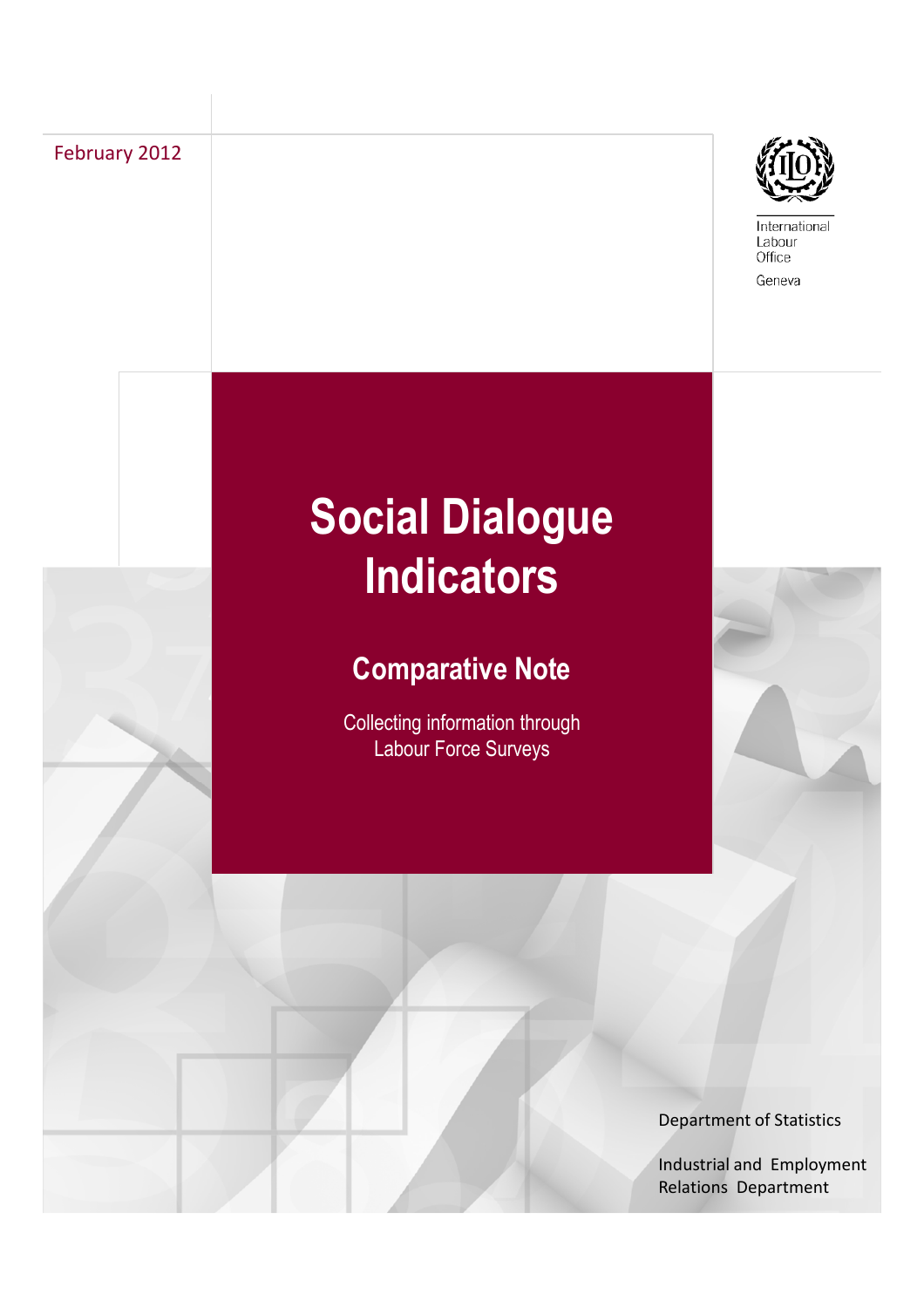## **Collecting information on trade union membership and collective bargaining through Labour Force Surveys**

Freedom of association and the right to collective bargaining are at the core of decent work. They are fundamental rights at work and the foundations of sound industrial relations and effective social dialogue. Data and indicators on trade union membership and coverage of collective agreements, together with other qualitative indicators, are important for monitoring the progress made towards the effective realization of these rights at work. The measurement of these social dialogue indicators is also essential for assessing the quality of industrial relations and its impact on employment and working conditions.

However, the collection of data on trade union membership and the coverage of collective agreements is not straightforward. There are no international guidelines for collecting information on trade union membership and the coverage of collective agreements. Countries that do collect and report this data do not use standardized methodology. As a result, data collected is not comparable across countries. Moreover, the legal, regulatory and institutional framework for industrial relations is particular to each country, hindering the comparability of the data.

#### **Labour Force Surveys: the preferred source of data on trade union membership**

Data on unionization can be collected from a number of sources. Statistics on trade union membership and coverage of collective agreements are often obtained from administrative records, such as registries kept by Labour Ministries or by trade unions

themselves. In other cases, the source of data is an establishment survey. However, the preferred source for these statistics is a Labour Force Survey.

 A Labour Force Survey has a number of advantages over other sources when it comes to the production of social dialogue indicators:

- **If provides data with comprehensive** coverage, or at least with greater coverage than administrative records and establishment surveys. Indeed, Labour Force Surveys usually target a wider population, apply to all sectors of the economy and tend to have larger geographical coverage – mostly national. The other sources mentioned tend to concentrate on a specific sector (private or public), some economic activities (generally non-agricultural), some groups of workers (e.g. only employees), and some regions (e.g. only urban areas).
- The use of a Labour Force Survey reduces the likelihood of the doublecounting and miscounting of union members. In a Labour Force Survey, every person can only be counted once. Administrative records on the other hand often reflect inaccuracies: (i) members who have left a union or have died are not removed from the registry; (ii) persons switching from one union to another may be counted as members of both unions for a certain period; and (iii) where registries are not centralised, persons who are members in more than one union may be counted more than once.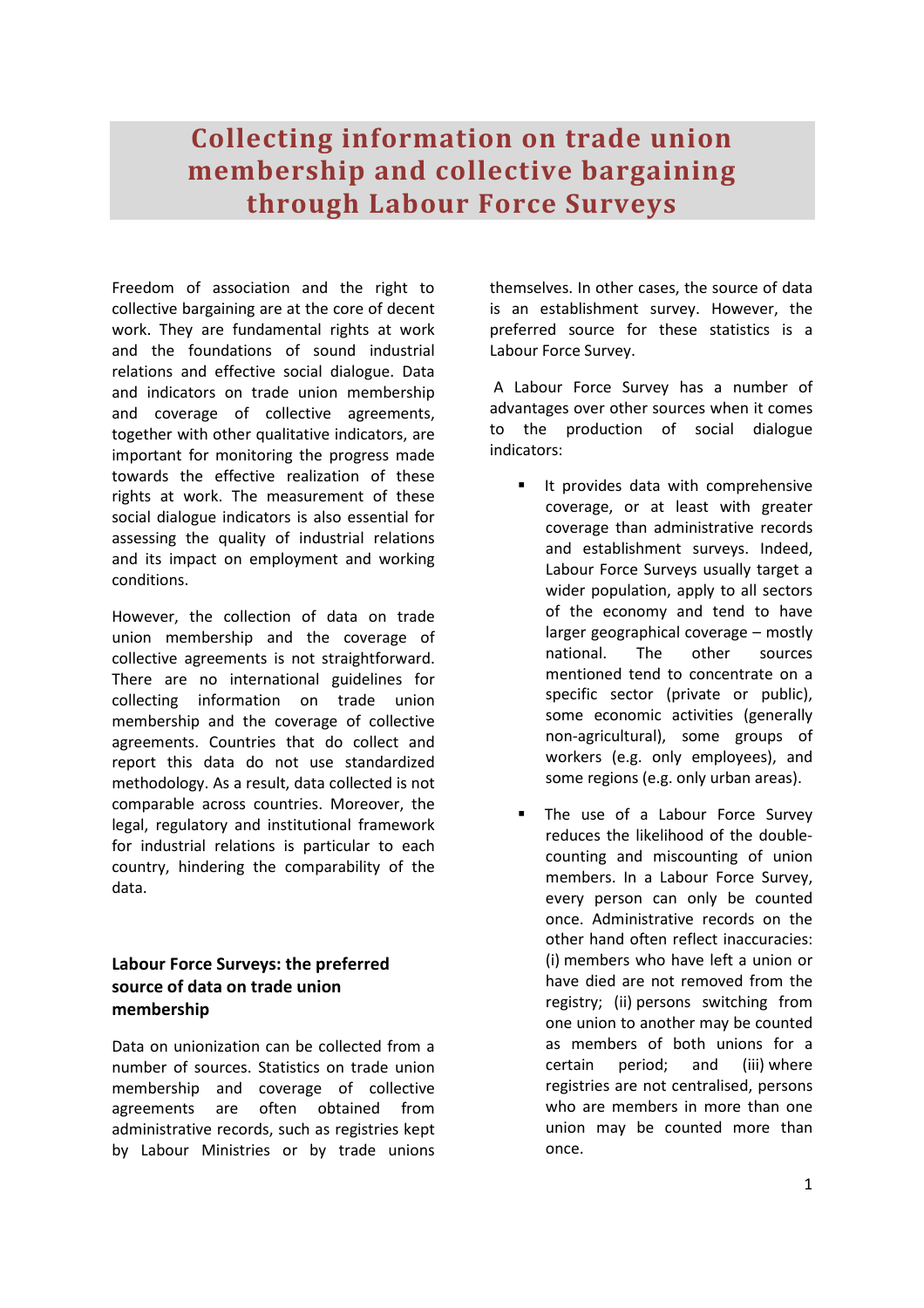- A Labour Force Survey collects other labour market information that can be analysed together with trade union membership, such as whether the person works in the formal or informal economy.
- The treatment of data from a Labour Force Survey is usually more cautious than that from other sources, generally including a more thorough data cleaning process and several quality checks. This increases the reliability of social dialogue indicators derived from data collected through a Labour Force Survey.
- A high non-response rate to the questions on union membership in a Labour Force Survey can cast light on a number of issues, such as the inclination of respondents to hide their union affiliation and their reluctance to disclose information on this subject.
- The use of Labour Force Surveys as a source of data on union membership could facilitate comparisons between countries, since the methodologies applied in these surveys differ less from country to country than those of administrative records and establishment surveys.

Despite these advantages, a review of practice shows that the number of countries using a Labour Force Survey to collect data on union membership is very limited.

When using a Labour Force Survey to collect data on social dialogue, the following issues should be kept in mind:

 The periodicity of the production of data obviously depends on the periodicity of the survey. An analysis of trends is more difficult in countries where Labour Force Surveys are not conducted on a regular basis, or only once every several years.

- Respondents to the survey may not have the information needed to answer questions correctly. In Labour Force Surveys, proxy answers are often used, that is to say, one person in the household selected for the survey provides the information requested in the survey for all the members of that household. This could introduce inaccuracies, since the respondent may not be aware of the union membership status of all the members of the household.
- Although Labour Force Surveys are the preferred source of data on trade union membership, they are not as reliable when it comes to the collection of data on the coverage of collective agreements. Respondents may not know whether or not their employment conditions are determined and regulated by a collective agreement(s).
- A Labour Force Survey can be a costly exercise. However, if a Labour Force Survey is already in place or is in the planning stage, the cost of adding questions on union membership and coverage of collective agreements is very little.

#### **Current practices in countries that use a Labour Force Survey to collect information of union membership and collective bargaining coverage**

The ILO reviewed the questionnaires of fifteen countries that use a Labour Force Survey to collect information on union membership. On this basis, a number of observations can be made:

**Two-thirds of the countries studied** use one question to address the issue of union membership in the survey questionnaire, four of which also included one question on the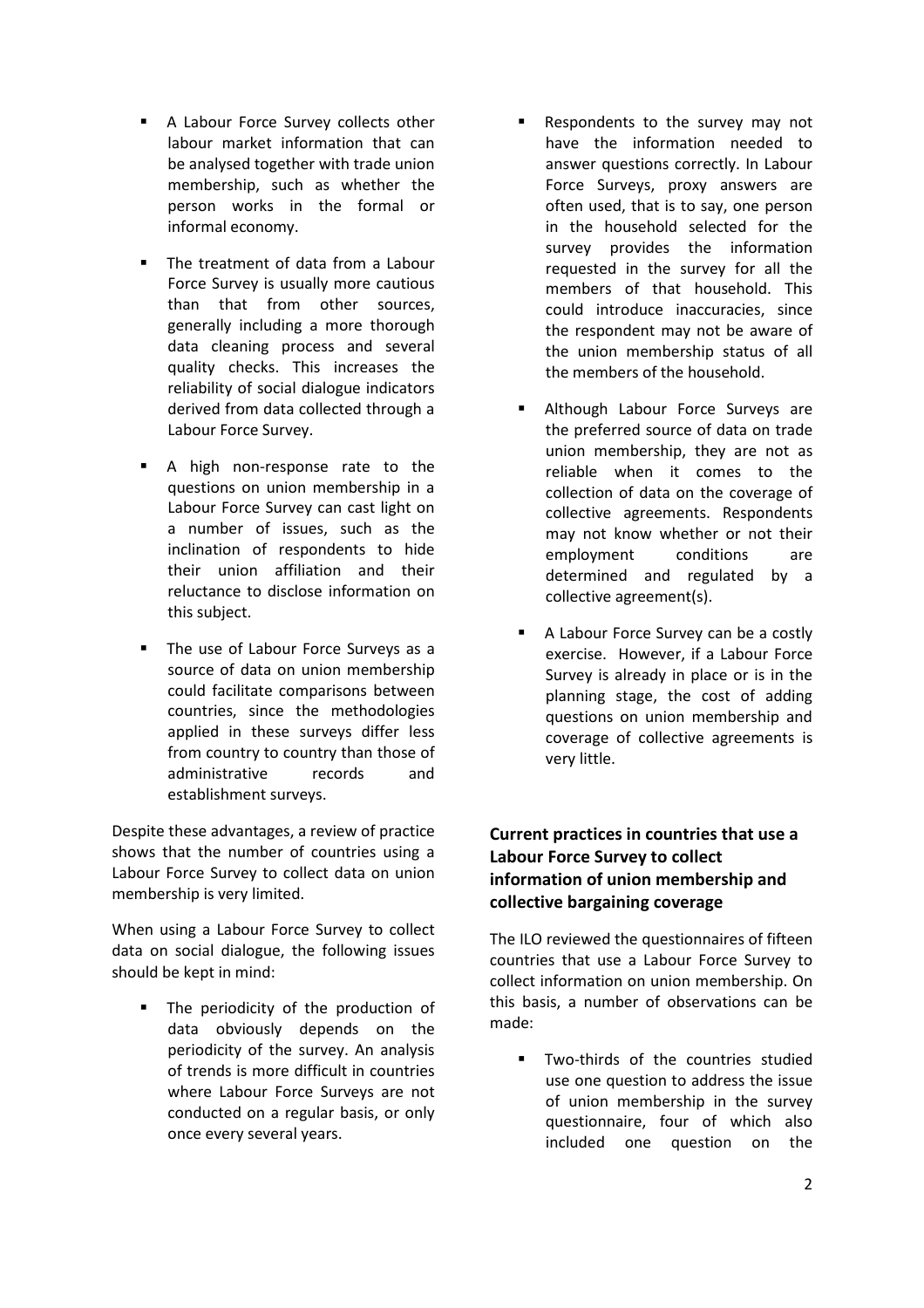coverage of collective agreements; two countries have two questions on union membership; and the remaining three countries have three questions on union membership.

- The most common question used in the survey questionnaires is relatively straightforward: "Are you a member of a trade union?". Most of the questions on trade union membership and coverage of collective agreements coverage are designed for the respondent to answer "Yes" or "No". In some cases the option "Does not know" is also included. A multiple choice is sometimes used to determine the confederation to which the union is affiliated.
- Based on the responses to the questions, respondents are typically classified as either *union members* or *non-union members*. One country classifies the interviewed population into three categories: *union members, non-union members covered by a collective agreement*, and *non-union members* (not covered by a collective agreement). This provides additional information that may be useful in assessing the reach of collective agreements.
- Questions on social dialogue can be addressed to the whole survey population, or to a specific group such as employed persons. Of the countries studied, eight address questions on union membership to employed persons; one country addresses questions to all employed persons except unpaid family workers engaged in a family business or on a farm; and six countries request this information from all the persons in the age group covered by the survey. Where the questions are addressed to the whole population, disaggregated data is also available on union membership among employed

persons, unemployed persons and the economically inactive population.

The quality of the information collected from a Labour Force Survey can be linked to the number of questions dedicated to union membership and collective bargaining coverage in the survey questionnaire.

- All countries studied address the general issue of union membership. Some are also concerned with the affiliation (to a confederation) of the union of which the respondent is a member. One country addresses specific characteristics, such as the existence of a trade union in the respondent's workplace, how long the respondent has been a union member, whether or not the union to which the respondent currently belongs is the first one he/she joined and whether those that are not members of a union would like to join a union.
- Only four countries addressed the issue of coverage by collective agreements in their survey questionnaire. The limited treatment of coverage by collective agreements in Labour Force Surveys may be related to the reliability of responses. Many households may not know whether or not the members of that household are covered by a collective agreement. Other instruments, such as establishment surveys, may be more reliable source for this data.

In conclusion, a review of a select number of Labour Force Surveys reveals that the collection of information on trade union membership is a relatively simple exercise and one which permits the production of reliable social dialogue indicators, a critical aspect of labour market information so often disregarded. On the other hand, Labour Force Surveys appear to be a least preferred option for the collection of reliable data on collective bargaining coverage.